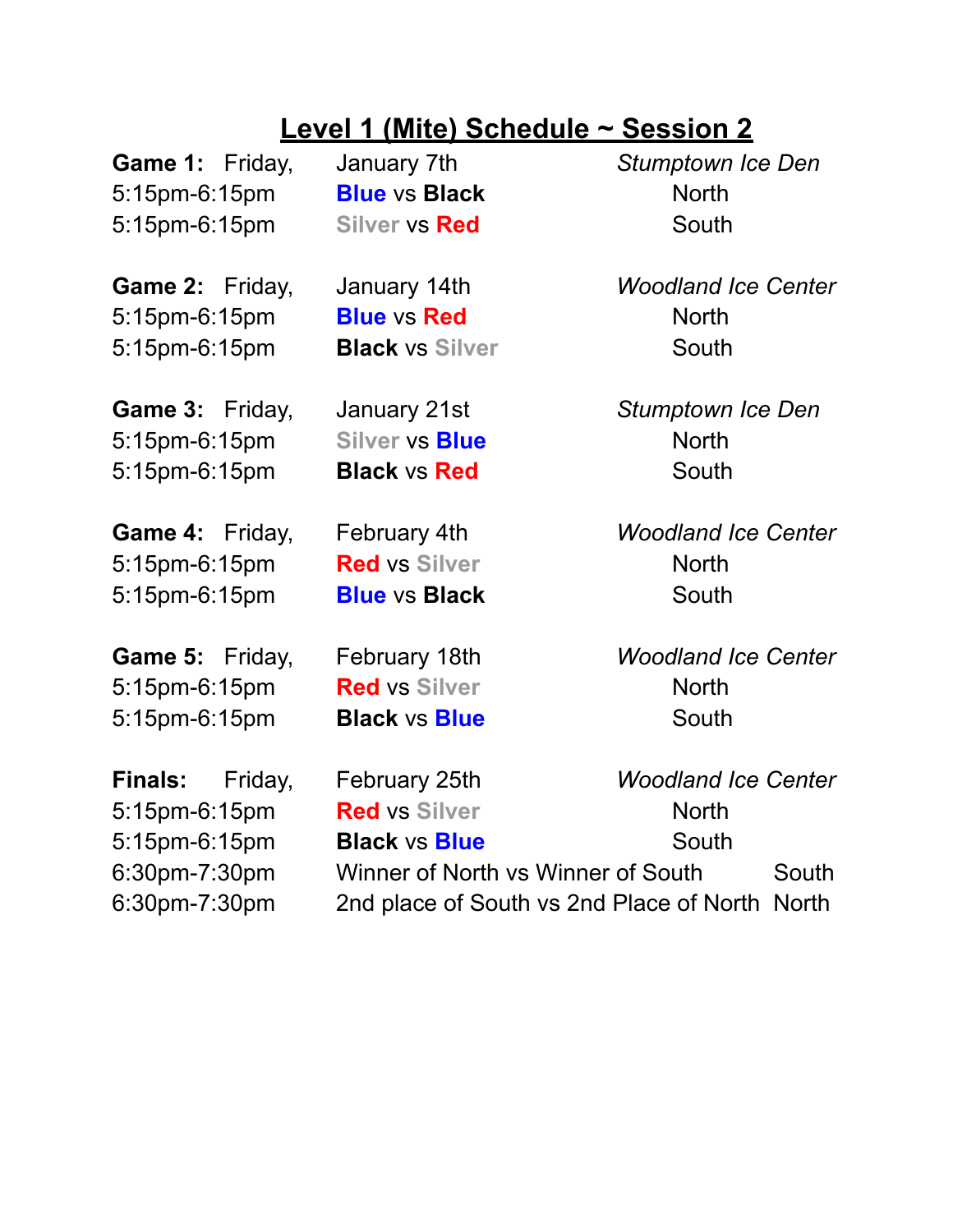## **Level 2 (Squirt) Schedule ~ Session 2**

6:30pm-7:30pm **Blue** vs **Black** North 6:30pm-7:30pm **Silver** vs **Red** South

6:30pm-7:30pm **Blue** vs **Red** North 6:30pm-7:30pm **Black** vs **Silver** South

**Game 3:** Friday, January 21st *Stumptown Ice Den* 6:30pm-7:30pm **Silver** vs **Blue** North 6:30pm-7:30pm **Black** vs **Red** South

6:30pm-7:30pm **Silver** vs **Red** North 6:30pm-7:30pm **Blue** vs **Black** South

6:30pm-7:30pm **Silver** vs **Blue** North 6:30pm-7:30pm **Black** vs **Red** South

**Game 1:** Friday, January 7th *Stumptown Ice Den*

**Game 2:** Friday, January 14th *Woodland Ice Center*

**Game 4:** Friday, February 4th *Woodland Ice Center*

**Game 5:** Friday February 18th *Woodland Ice Center*

**Finals:** Friday, March 4th *Stumptown Ice Den* 5:15pm-6:15pm **Red** vs **Silver** North 5:15pm-6:15pm **Black** vs **Blue** South 6:30pm-7:30pm Winner of North vs Winner of South South 6:30pm-7:30pm 2nd place of South vs 2nd Place of North North